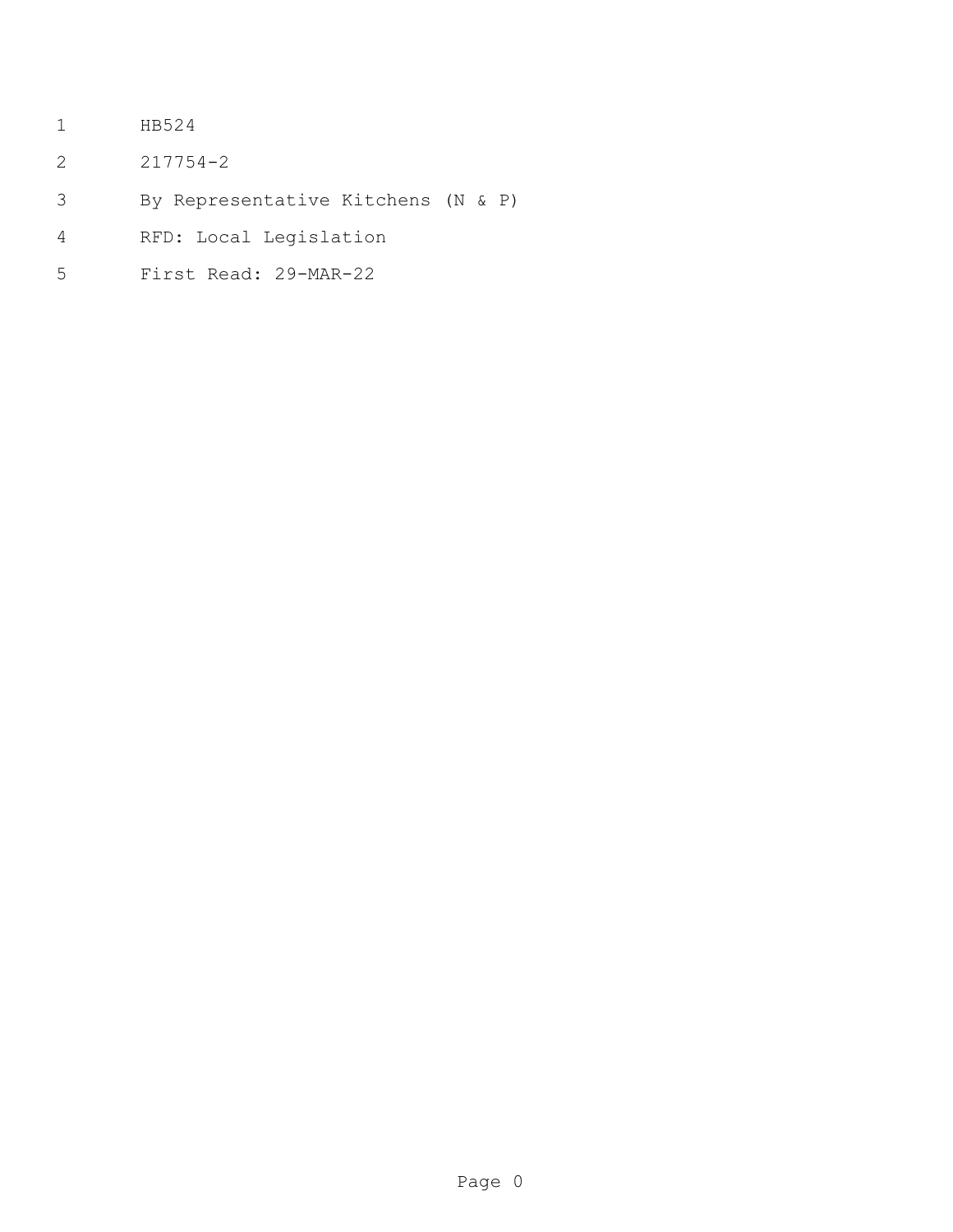| $\mathbf 1$    | 217754-2:n:03/23/2022:FC/ma LSA2022-668R1                     |
|----------------|---------------------------------------------------------------|
| $\mathbf{2}$   |                                                               |
| 3              |                                                               |
| 4              |                                                               |
| 5              |                                                               |
| 6              |                                                               |
| 7              |                                                               |
| $8\,$          |                                                               |
| $\overline{9}$ | A BILL                                                        |
| 10             | TO BE ENTITLED                                                |
| 11             | AN ACT                                                        |
| 12             |                                                               |
| 13             | To alter, rearrange, and extend the boundary lines            |
| 14             | and corporate limits of the municipality of the Town of       |
| 15             | Cherokee Ridge in Marshall County.                            |
| 16             | BE IT ENACTED BY THE LEGISLATURE OF ALABAMA:                  |
| 17             | Section 1. The boundary lines and corporate limits            |
| 18             | of the Town of Cherokee Ridge in Marshall County are altered, |
| 19             | rearranged, and extended to include within the corporate      |
| 20             | limits of the municipality, in addition to the lands now      |
| 21             | included, all of the following territory:                     |
| 22             | TRACT 1                                                       |
| 23             | A PARCEL OF LAND SITUATED IN THE NORTHEAST QUARTER            |
| 24             | AND THE NORTHWEST QUARTER OF THE SOUTHWEST QUARTER OF SECTION |
| 25             | 16, TOWNSHIP 7 SOUTH, RANGE 1 EAST, MARSHALL COUNTY, ALABAMA  |
| 26             | MORE PARTICULARLY DESCRIBED AS FOLLOWS:                       |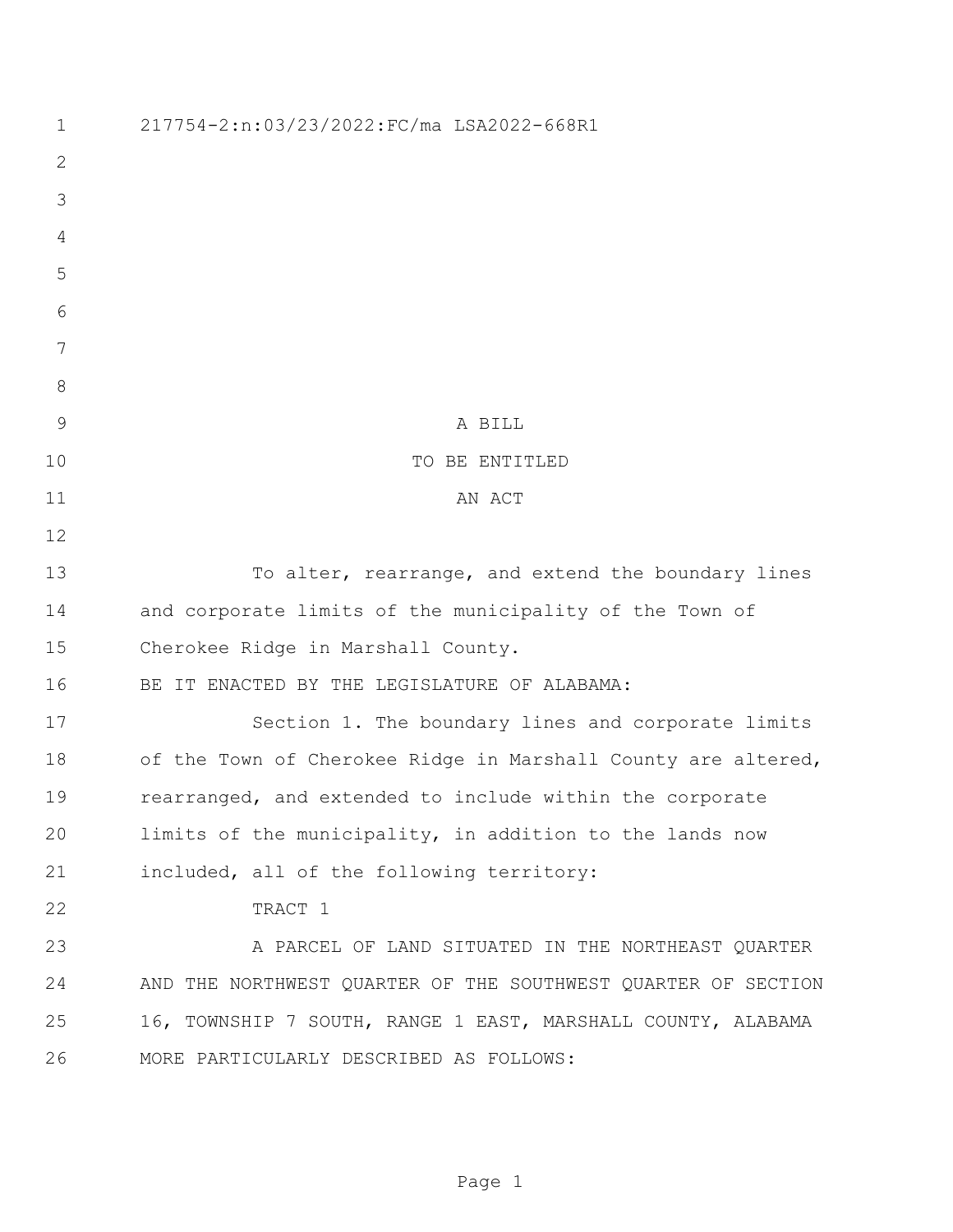COMMENCING AT A FOUND 1'' OPEN TOP PIPE INDICATING THE NORTHWEST CORNER OF SECTION 16, TOWNSHIP 7 SOUTH, RANGE 1 EAST, MARSHALL COUNTY, ALABAMA THENCE RUN SOUTH 60 DEGREES 24 MINUTES 58 SECONDS WEST 365.27 FEET TO A POINT ON THE EAST RIGHT OF WAY OF U.S. HIGHWAY 231 (PROJECT NO. F-310(2)); THENCE RUN SOUTH 29 DEGREES 35 MINUTES 02 SECONDS EAST 2931.02 FEET TO A FOUND CONCRETE RIGHT OF WAY MONUMENT AND THE POINT OF BEGINNING; THENCE RUN NORTH 60 DEGREES 36 MINUTES 33 SECONDS EAST 75.89 FEET ALONG THE EAST RIGHT OF WAY OF U.S. HIGHWAY 231 TO A FOUND CONCRETE MONUMENT ON THE SOUTH RIGHT OF WAY OF ALLENS CROSS ROAD; THENCE RUN SOUTH 87 DEGREES 06 MINUTES 20 SECONDS EAST 275.42 FEET ALONG THE SOUTH RIGHT OF WAY OF SAID ALLEN CROSS ROAD TO A SET 5/8'' IRON PIN (SCHOEL CA#003); THENCE RUN SOUTH 30 DEGREES 14 MINUTES 57 SECONDS EAST 283.01 FEET ALONG THE WEST LINE OF A PARCEL OF LAND DESCRIBED IN DEED BOOK 1940 PAGE 261 TO A SET 5/8'' IRON PIN (SCHOEL CA#003); THENCE LEAVING SAID PARCEL RUN SOUTH 60 DEGREES 17 MINUTES 33 SECONDS WEST 310.59 FEET TO A SET 5/8'' IRON PIN (SCHOEL CA#003) ON THE EAST RIGHT OF WAY OF SAID U.S. HIGHWAY 231; THENCE RUN NORTH 29 DEGREES 42 MINUTES 27 SECONDS WEST 431.82 FEET ALONG THE SAID RIGHT OF WAY BACK TO THE POINT OF BEGINNING.

23 SAID PARCEL CONTAINING 2.66 ACRES (116,012 SQ. FT.), MORE OR LESS.

TRACT 2

 Commencing at the southeast corner of the southwest quarter of the northwest quarter of Section 16, Township 7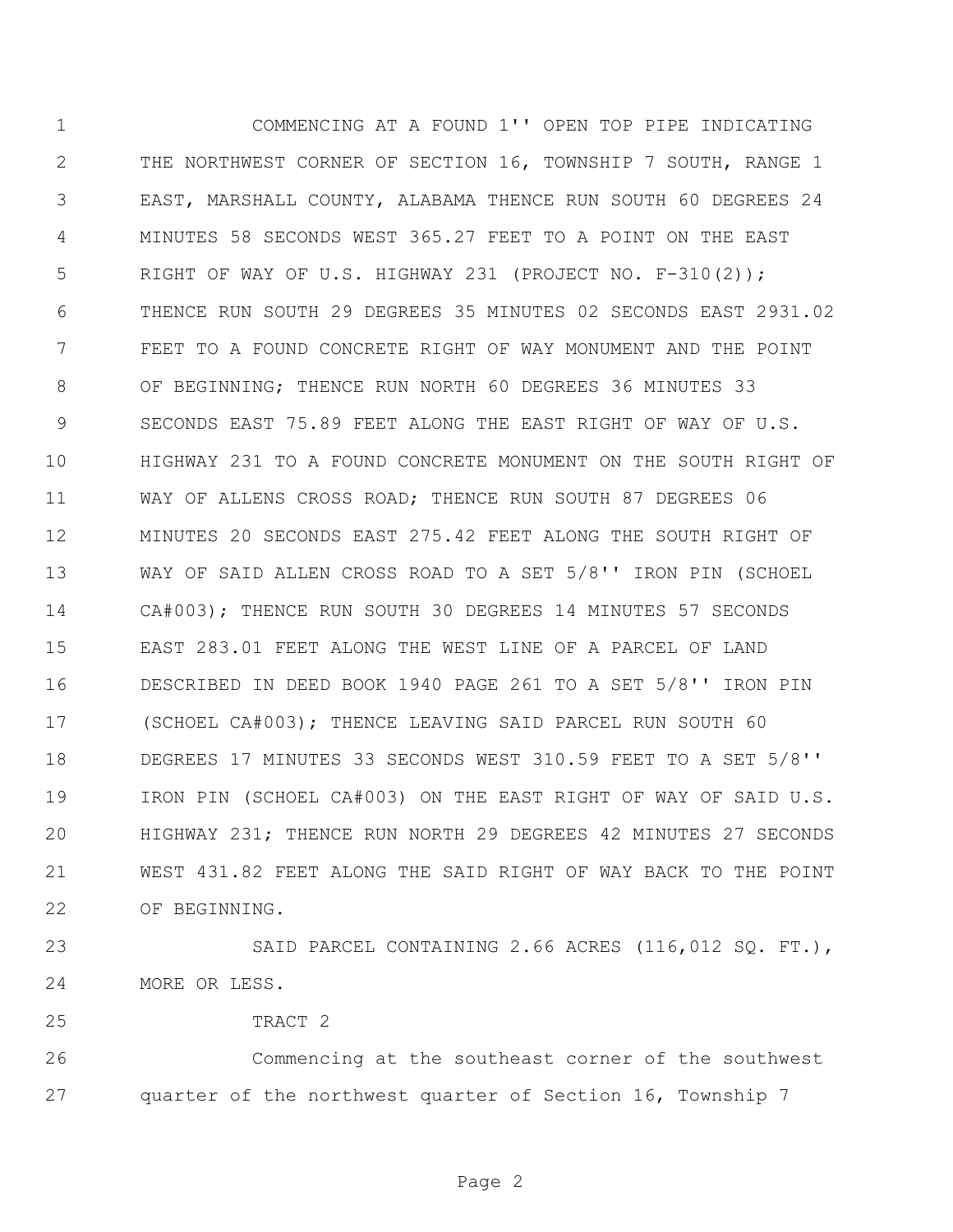South, Range 1 East at a 1/2 inch capped rebar. Thence north 01 degree 09 minutes 27 seconds east 33.70 feet to a 1/2 inch capped rebar on the north right of way of a county road which is the point of beginning for the property herein described. Thence north 88 degrees 01 minutes 18 seconds west along said right of way 72.93 feet to a 1/2 inch capped rebar at the right of way intersection line for said county road and U.S. Highway 231. Thence north 69 degrees 52 minutes 58 seconds west along the right of way line for U.S. Highway 231 for a distance of 134.16 feet to a 1/2 inch capped rebar. Thence north 31 degrees 22 minutes 22 seconds west along the eastern right of way line for U.S. Highway 231 for a distance of 143.85 feet to a concrete right of way monument. Thence north 79 degrees 06 minutes 38 seconds east along the right of way line for U.S. Highway 231 for a distance of 37.17 feet to a concrete right of way monument. Thence leaving said right of way North 81 degrees 36 minutes 13 seconds east 244.19 feet to a 1/2 inch capped rebar. Thence south 01 degree 09 minutes 27 seconds west 214.20 feet to the point of beginning. Property being in Marshall County, Alabama and containing 0.96 acres.

 The property herein described comprises no part of the homestead of the Grantor and/or his spouse.

 Section 2. In accordance with Section 11-42-6(b) of the Code of Alabama 1975, a map showing what territory is proposed to be annexed to the Town of Cherokee Ridge is on file in the office of the Judge of Probate in Marshall County, Alabama, and the map is open to the inspection of the public.

Page 3